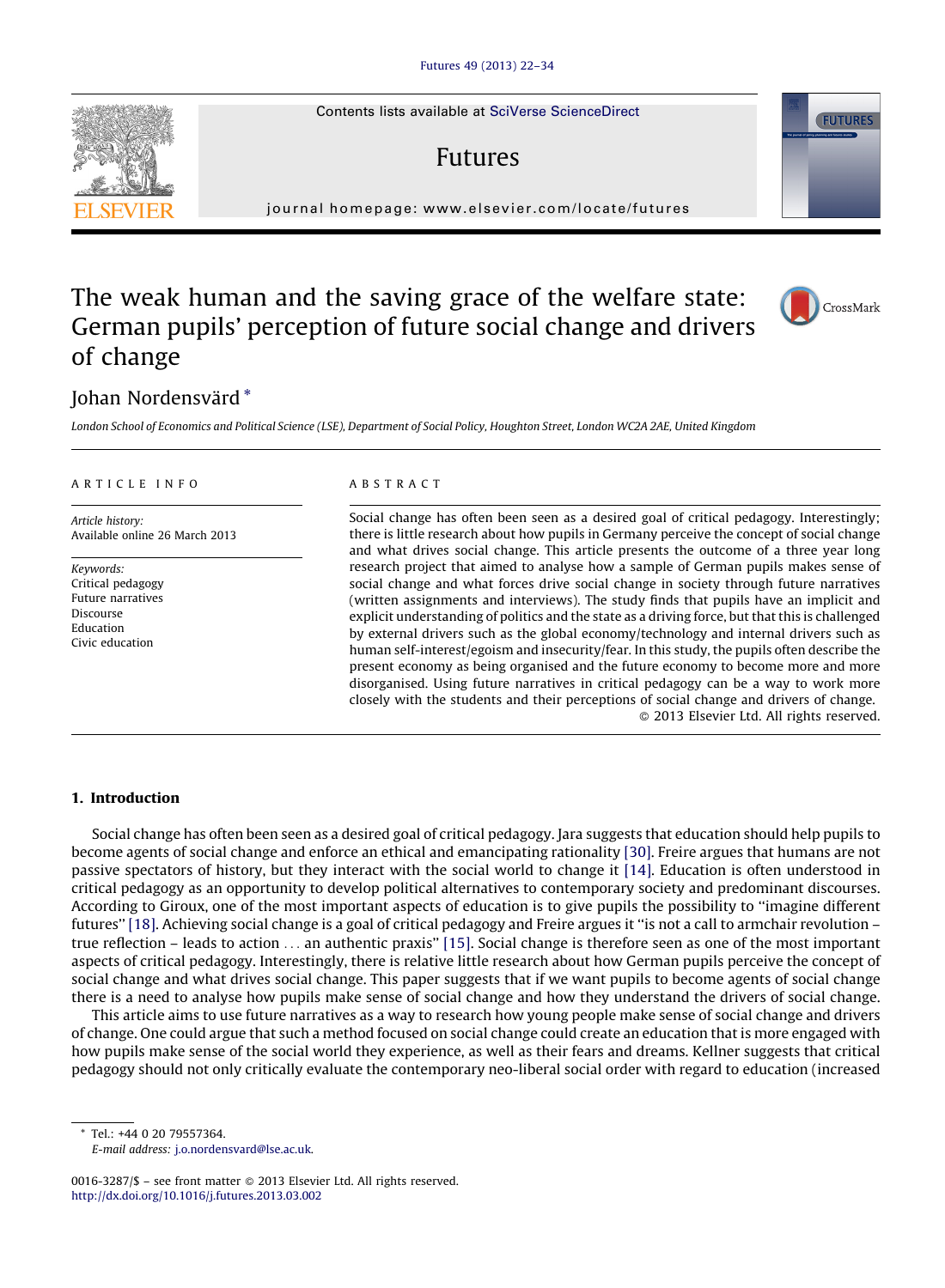focus on testing and standardisation), but it should propose alternative practices [\[33\]](#page--1-0). Such an approach could play an important part in closing the gap between ''experts' conceptions and the life worlds of the pupils' and it could thereby take into account ''the novel life conditions, subjectivities and identities of youth'' in school curricula and teaching subjects [\[33\]](#page--1-0).

Young peoples' views of the future have however been elaborated within the field of futures in education. A focus in this research has been to analyse how images of the future reflect pupils' overall outlook of the future [\[10–12,19,24,25,32,47\]](#page--1-0). Much of the research has been discerning preferable and non-preferable futures and analysing the relationship between the story (what kind of future) and storyteller (age, gender, nationality, religion, culture) [\[16\]](#page--1-0). Hicks argues that the mainstream understanding of futures and drivers of change has been linked up to neo-liberal discourse. ''What educational interest there is tends to be in the form of tacit or taken-for-granted futures since mainstream education sees the most important drivers of change as the knowledge economy and future developments in technology'' [\[26\].](#page--1-0)

Hicks mentions the Beyond Current Horizons programme that explored ''the socio-technological developments likely to shape the future and the subsequent challenges this will pose for education'' [\[12,](#page--1-0) p. 9]. He argues that this study dismissed the thought that young people should be "taught to think creatively and critically about the future" and that education was potrayed to ''merely responds to extrapolated socio-technological demands'' [\[26\].](#page--1-0) Hicks argues that education ''always reflects the values of the dominant political ideology which in the West is that of neoliberalism'' which ''advocates an unfettered technocentric and business-as-usual future based on free market economics, constant consumerism and narcissistic individualism. This ideology is inevitably reproduced in schools and underpins most western views of the future'' [\[26\].](#page--1-0)

The starting point of this article is the aim to analyse how young people make sense of social change/drivers of change. This article presents the outcome of a three year long research project that aimed to analyse how a sample of German pupils in the subject of Politics makes sense of social change and what forces drive social change in society. The study was performed in three classes (12th/13th grade) at two different Gymnasiums (equivalent to High Schools in the US or Grammar Schools in the UK) in the subject Politics from the city of Oldenburg in Lower Saxony in Germany. The pupils were aged between 17 and 19 years; the sample size was 52 pupils. The study worked with future narratives as a framework where pupils understand the future as a narrative which is driven by actors and forces that change society in a particular way.

The outcomes of this study suggest that pupils have an implicit and explicit understanding of politics and the state as a driving force, but that this is challenged by external drivers such as the economy and internal drivers such as human selfinterest/egoism and insecurity/fear. The pupils have a general perception that that there is a correlation between human nature and the nature of the economic globalisation that weakens the individual but also the state and society. Some pupils argue that economic globalisation and/or political failure will lead to the dismantling of the welfare state and that the insecurity of the labour market and the lack of the welfare state will make citizens too fearful to participate in social movements and labour unions. Many pupils are concerned that the state is colluding with the interests of the economy.

This study suggests that we should understand the pupils' future narratives through the theoretical framework of Lash and Urry that depicts a transition from an organised economy to a disorganised economy. In this study, the pupils often describe the present economy as being organised and the future economy to become more and more disorganised. The pupils describe most of their future as an extreme version of a global disorganised capitalism, however many pupils wish that a presumed organised capitalism steered by the Germany state would carry on. Apart from some pupils like Julius most other pupils in the sample would prefer what the organised capitalism and the Keynesian economic model would stand for. This highlights an interesting ambiguous and partly nostalgic view on both the state, civil society and the economy.

Section 2 discusses the conceptual framework and the case study, Section [3](#page--1-0) presents the empirical results of the study, Section [4](#page--1-0) discusses the findings and Section [5](#page--1-0) presents the conclusions, suggestions for further research and practical use of future narratives in critical pedagogy.

#### 2. Conceptual framework and case study

#### 2.1. Conceptual framework

This section will elaborate the conceptual framework, key definitions and the method used for this study. The key focus of the paper is to link critical pedagogy to the analysis of young people's future narratives.

Education is often defined as the activities of educating or instructing; activities that impart knowledge or skill on the side ofthe teacher and ''knowledge acquired by learning and instruction'' on the side ofthe learner [\[41\].](#page--1-0) Education involves the profession ofteaching as well as schools as prime institutions for teaching and learning. Such definition neglects a more political and critical aim of education. This becomes even clearer when we talk about a subject such as civic education. There is little consensus of the content of civic education in Germany since some argue that the focus should be on defining and delivering core ''content'' (triad of polity, politics and policy and the analysis of policy cycles) whereas other focus on ''competencies''/''skills'' which focus more on political skills such as making political judgments or being competent democratic citizens (compare [\[35,3,27\]](#page--1-0)). There is also a lack of consensus about which function citizenship education should have. According to Sander we can talk about three different functions of civic education:

1. Education should create legitimacy of rule (Herrschaftslegitimation) and protect an existing social and political order from critique.